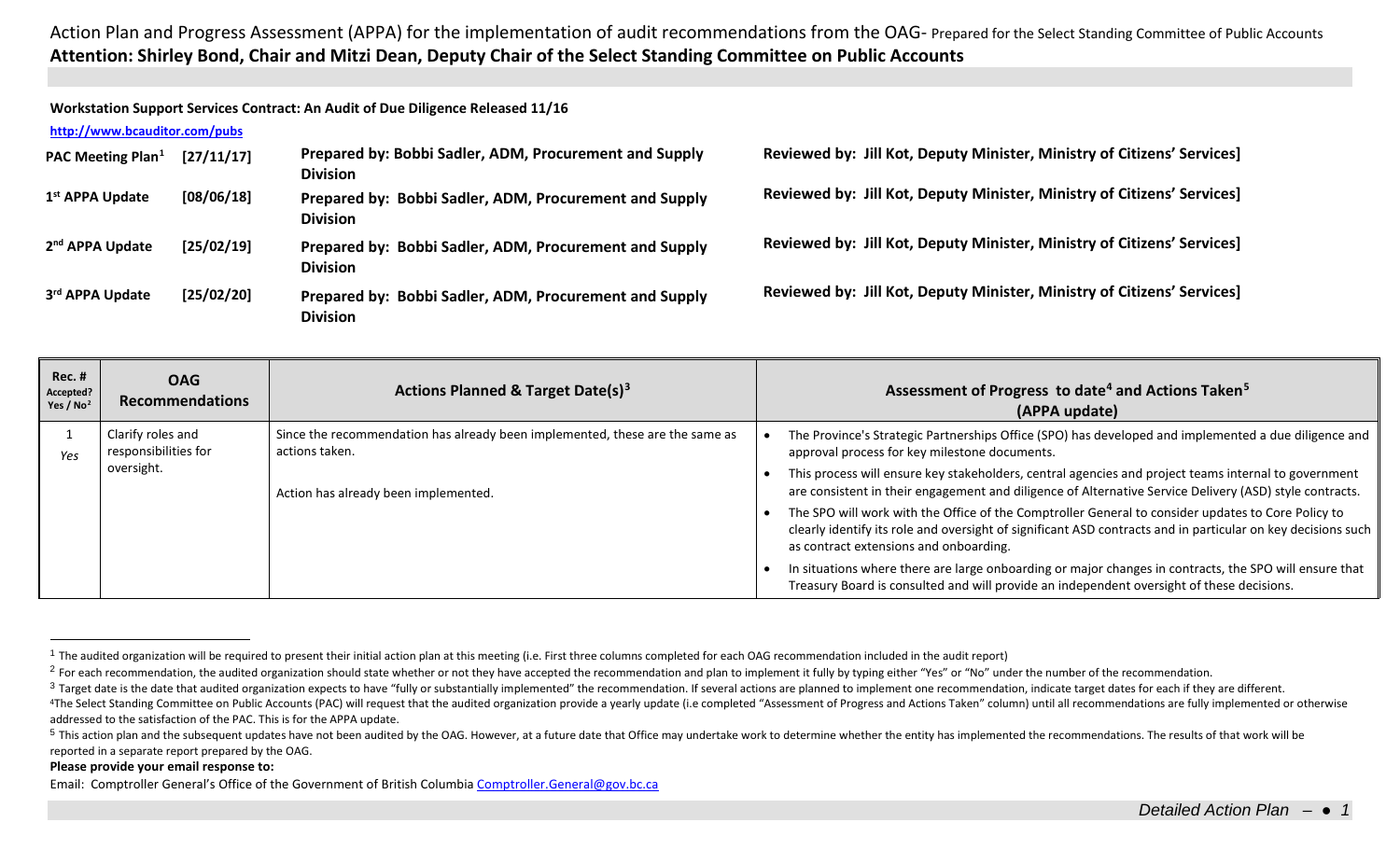Action Plan and Progress Assessment (APPA) for the implementation of audit recommendations from the OAG- Prepared for the Select Standing Committee of Public Accounts **Attention: Shirley Bond, Chair and Mitzi Dean, Deputy Chair of the Select Standing Committee on Public Accounts**

| <b>Rec. #</b><br>Accepted?<br>Yes / $No2$ | <b>OAG</b><br><b>Recommendations</b>         | Actions Planned & Target Date(s) <sup>3</sup>                                                  | Assessment of Progress to date <sup>4</sup> and Actions Taken <sup>5</sup><br>(APPA update)                                                                                                                                                                                                                              |
|-------------------------------------------|----------------------------------------------|------------------------------------------------------------------------------------------------|--------------------------------------------------------------------------------------------------------------------------------------------------------------------------------------------------------------------------------------------------------------------------------------------------------------------------|
| 2.<br>Yes                                 | Independent review of<br>large decisions.    | Since the recommendation has already been implemented, these are the same as<br>actions taken. | Independent review at key decision points (End of Term, Business Case, Request for<br>Information/Qualifications/Proposals) will be required by the SPO through the document approval<br>process.                                                                                                                        |
|                                           |                                              | Action has already been implemented.                                                           | The SPO has developed and implemented a process that outlines key stages of required reviews of<br>large decisions.                                                                                                                                                                                                      |
|                                           |                                              |                                                                                                | A Deputy Minister's Committee on Procurement and Strategic Contracts (DMCPSC) was formed to<br>provide overall governance on procurement. This committee is currently accountable for the<br>implementation of the procurement strategy.                                                                                 |
|                                           |                                              |                                                                                                | A cross government Assistant Deputy Minister's Peer Review (ADMPR) group was formed to provide<br>additional due diligience and strategic reviews of large decisions.                                                                                                                                                    |
|                                           |                                              |                                                                                                | In June 2018, the Ministry of Citizens' Services (CITZ) launched the BC Procurement Strategy which will<br>support the transformation of government procurement including the recommendations from the<br>Office of the Auditor General (OAG) report, including transparency, independent review and value for<br>money. |
| 3.<br>Yes                                 | Set clear expectations for<br>due diligence. | Since the recommendation has already been implemented, these are the same as<br>actions taken. | The SPO has developed a risk-based criteria framework that will be used to plan government's<br>procurement approach, including the right level of due diligence as well as clarification on the roles of<br>independent oversight.                                                                                      |
|                                           |                                              | Action has already been implemented.                                                           | Contracts under the SPO mandate are required to meet onboarding due diligence expectations<br>identified by the OAG. Due diligence includes business case development, financial and legal analysis,<br>and ongoing monitoring of the service delivery contract.                                                         |
|                                           |                                              |                                                                                                | To ensure this due diligence is completed, the SPO has developed a deal life cycle framework.                                                                                                                                                                                                                            |